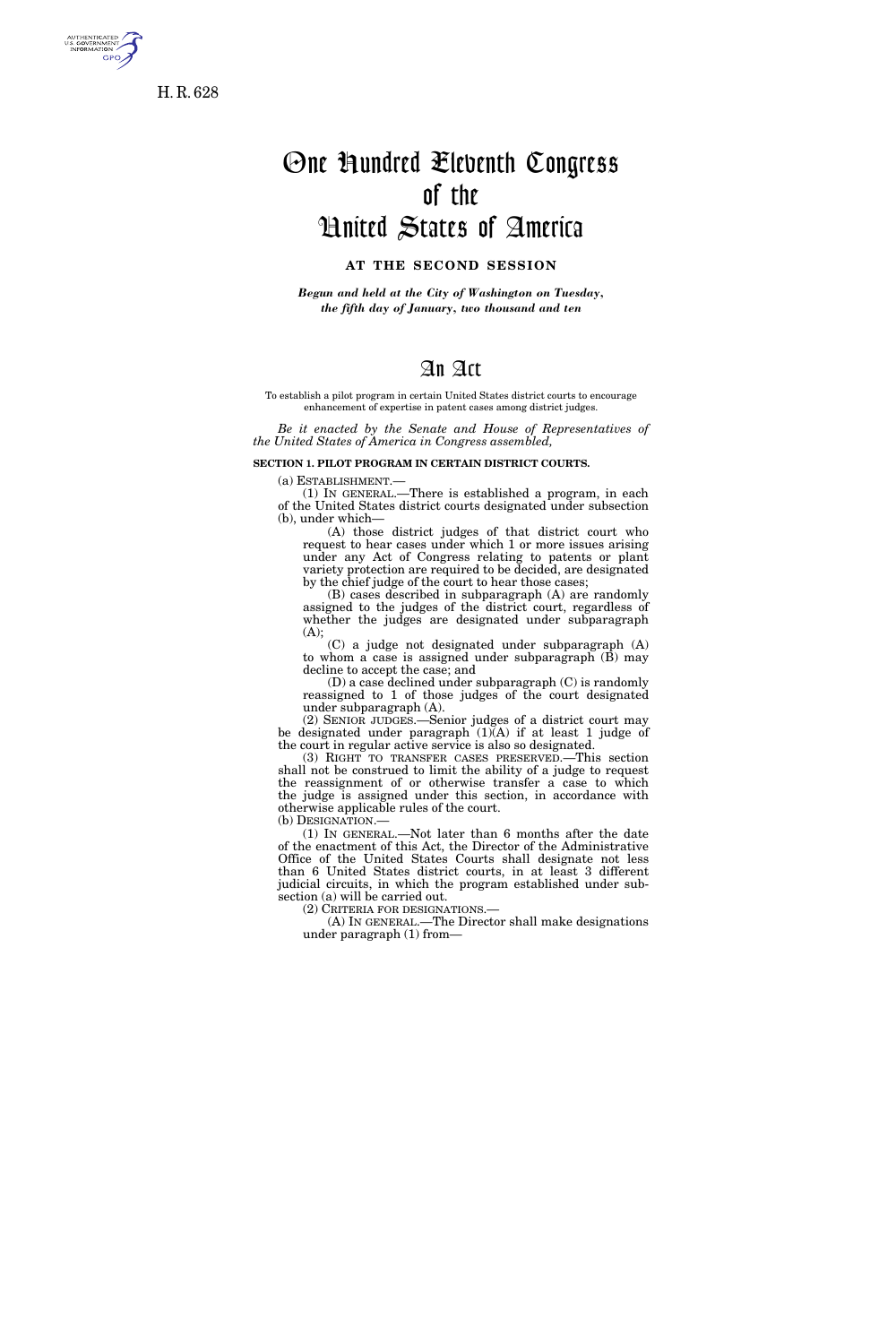#### H. R. 628—2

(i) the 15 district courts in which the largest number of patent and plant variety protection cases were filed in the most recent calendar year that has ended; or

(ii) the district courts that have adopted, or certified to the Director the intention to adopt, local rules for patent and plant variety protection cases.

(B) SELECTION OF COURTS.—From amongst the district courts that satisfy the criteria for designation under this subsection, the Director shall select—

(i) 3 district courts that each have at least 10 district judges authorized to be appointed by the President, whether under section 133(a) of title 28, United States Code, or on a temporary basis under any other provision of law, and at least 3 judges of the court have made the request under subsection (a)(1)(A); and

(ii) 3 district courts that each have fewer than 10 district judges authorized to be appointed by the President, whether under section 133(a) of title 28, United States Code, or on a temporary basis under any other provision of law, and at least 2 judges of the court have made the request under subsection  $(a)(1)(A).$ 

(c) DURATION.—The program established under subsection (a) shall terminate 10 years after the end of the 6-month period described in subsection (b).

(d) APPLICABILITY.—The program established under subsection (a) shall apply in a district court designated under subsection (b) only to cases commenced on or after the date of such designation. (e) REPORTS TO CONGRESS.—

(1) IN GENERAL.—At the times specified in paragraph (2), the Director of the Administrative Office of the United States Courts, in consultation with the chief judge of each of the district courts designated under subsection (b) and the Director of the Federal Judicial Center, shall submit to the Committee on the Judiciary of the House of Representatives and the Committee on the Judiciary of the Senate a report on the pilot program established under subsection (a). The report shall include—

(A) an analysis of the extent to which the program has succeeded in developing expertise in patent and plant variety protection cases among the district judges of the district courts so designated;

(B) an analysis of the extent to which the program has improved the efficiency of the courts involved by reason of such expertise;

(C) with respect to patent cases handled by the judges designated pursuant to subsection  $(a)(1)(A)$  and judges not so designated, a comparison between the 2 groups of judges with respect to—

(i) the rate of reversal by the Court of Appeals for the Federal Circuit, of such cases on the issues

of claim construction and substantive patent law; and (ii) the period of time elapsed from the date on which a case is filed to the date on which trial begins or summary judgment is entered;